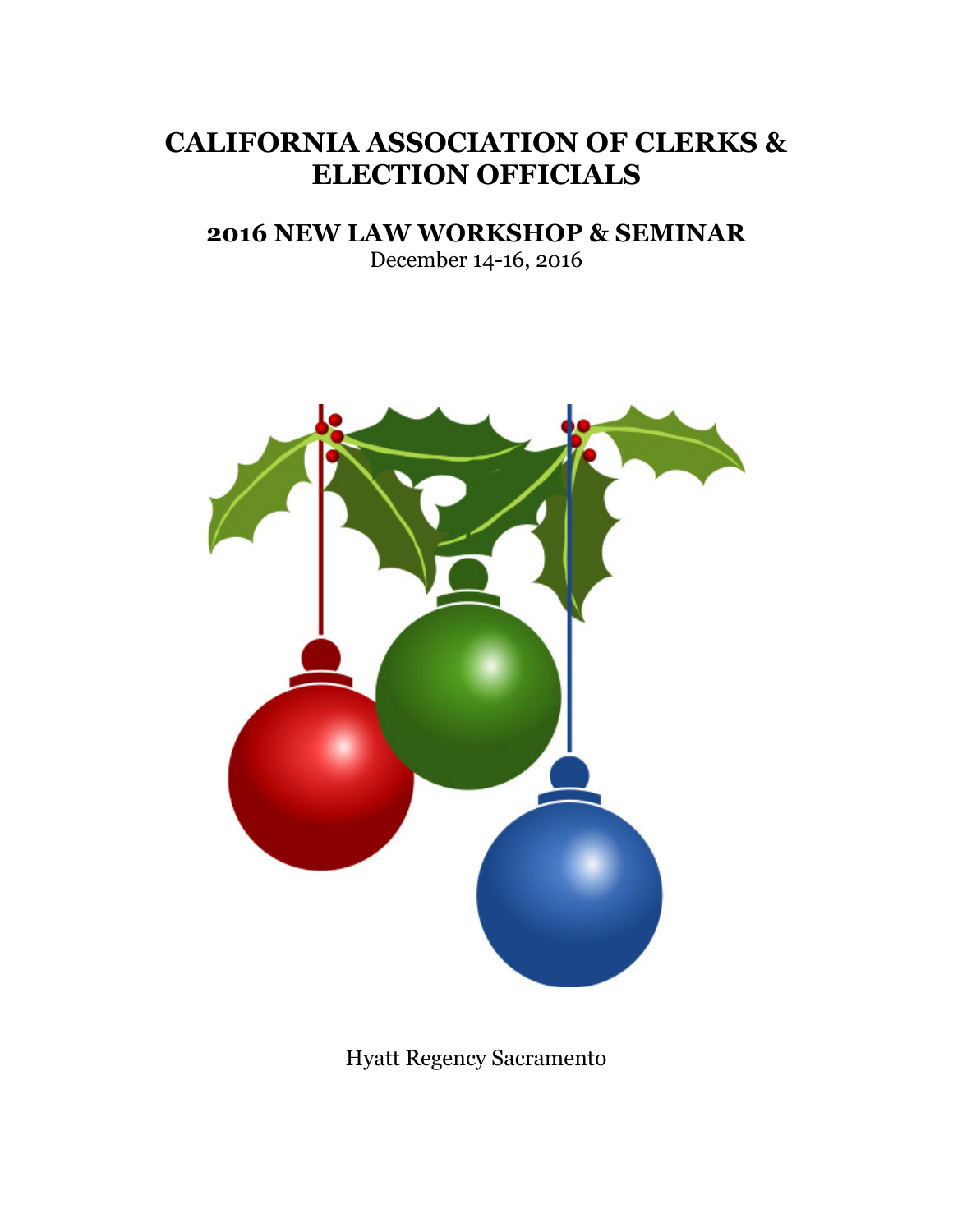### **WEDNESDAY, DECEMBER 14 Room**

| $9:00$ a.m. | Registration                                                                                                                                                                                                                                    | Foyer              |
|-------------|-------------------------------------------------------------------------------------------------------------------------------------------------------------------------------------------------------------------------------------------------|--------------------|
| $9:00$ a.m. | <b>Elections - Voters with Special Needs</b> (Closed to Vendors)<br>Tim McNamara, Los Angeles County                                                                                                                                            | Regency A          |
|             | <b>Elections</b> - Fiscal Services (SB90)<br>Alice Jarboe, Sacramento County                                                                                                                                                                    | Santa Barbara      |
|             | <b>Elections - Petitions</b><br>• Heather Ditty, Sacramento County                                                                                                                                                                              | Ventura            |
| $9:30$ a.m. | <b>County Clerk -CRM Meeting</b><br>Monique Blakely, Los Angeles County, Co-Chair<br>Jaime Pailma, Los Angeles County, Co-Chair<br>$\bullet$                                                                                                    | Tahoe              |
| 10:00 a.m.  | <b>County Clerks Legislative Meeting</b><br>• Co-Chair, Donna Allred, Sacramento County<br>• Co-Chair, Victoria Rodriguez, Riverside County<br>Matt Siverling, Legislative Advocate<br>$\bullet$                                                | Tahoe              |
| 10:30 a.m.  | <b>Elections</b> - Voting Systems (HAVA) (Closed to vendors)<br>Tim McNamara, Los Angeles County<br>$\bullet$                                                                                                                                   | Regency A          |
|             | <b>Elections - VoteCal Business Process</b><br>John Gardner, Solano County                                                                                                                                                                      | Santa Barbara      |
| 12:00       | Lunch on your own                                                                                                                                                                                                                               |                    |
| 1:00 p.m.   | <b>Elections Legislative Meeting</b><br>Jill LaVine, Sacramento, Co-Chair<br>Tricia Webber, Santa Cruz County, Co-Chair<br>$\bullet$                                                                                                            | Regency A          |
| 1:30 p.m.   | County Clerks - "Life/Death of a Bill"<br>Matt Siverling, Legislative Advocate<br>Donna Allred, Sacramento County<br>Victoria Rodriguez, Riverside County                                                                                       | <b>Regency EF</b>  |
| 3:00 p.m.   | <b>Break/Exhibit Visitation</b>                                                                                                                                                                                                                 | Regency            |
| 3:30 p.m.   | <b>CACEO Board of Directors Meeting</b><br>President, Dean Logan, Los Angeles County<br>Vice President, Sue Ranochak, Mendocino County<br>Treasurer, Joseph Holland, Santa Barbara County<br>Secretary, Brandi Orth, Fresno County<br>$\bullet$ | Regency A          |
| 6:00 p.m.   | <b>Welcome Reception - All Attendees</b><br><b>Hosted by Sacramento County Elections</b><br>Introduction of Exhibitors<br><b>Ornament Exchange</b><br>$\bullet$                                                                                 | <b>Regency DEF</b> |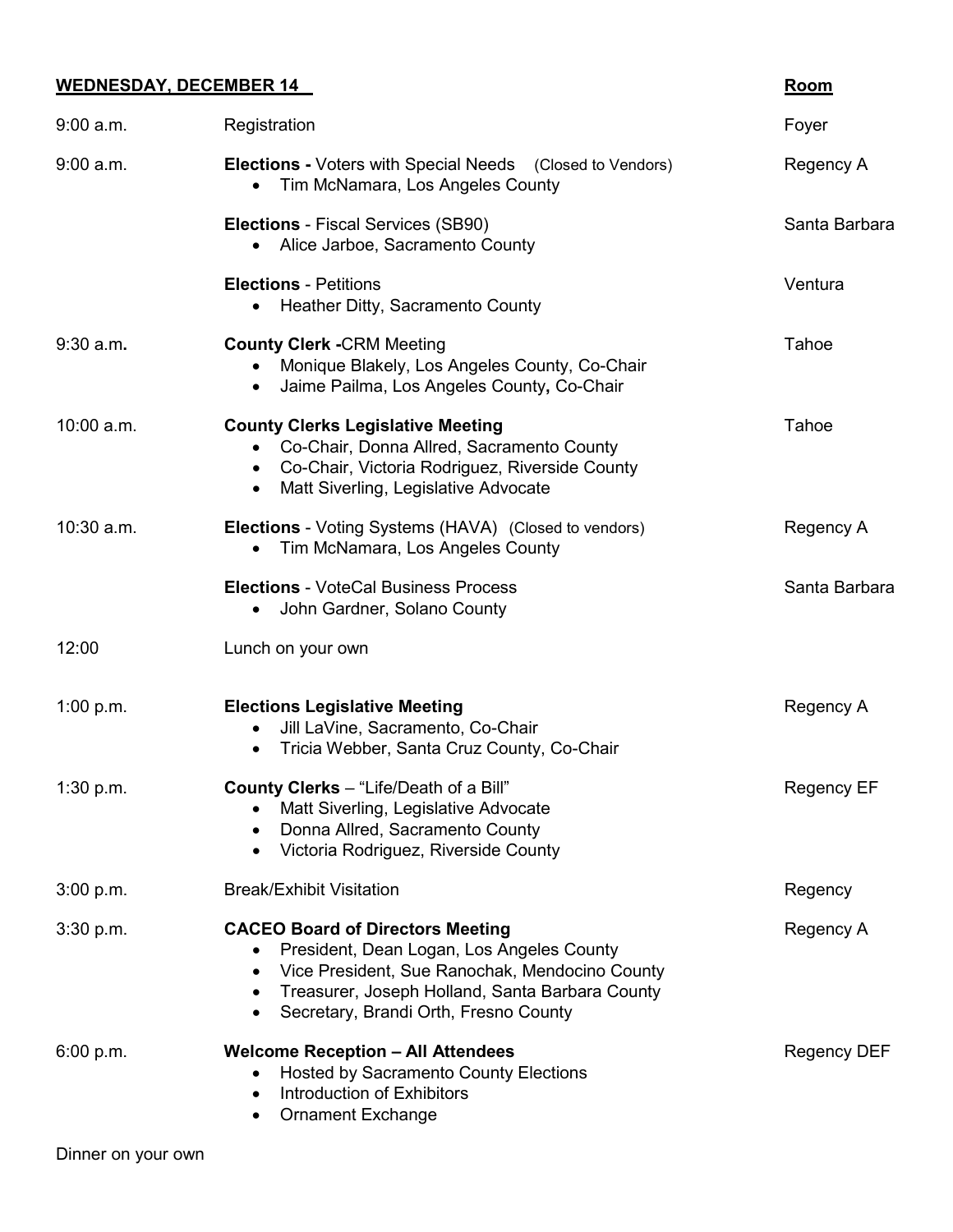### **THURSDAY, DECEMBER 15 Room**

| 8:00a.m.     | <b>Continental Breakfast</b><br><b>Exhibit Visitation</b>                                                                                                                                                                                                                                                                                                                                                                                                                                                                                                                                                                                                                                                             | Regency    |
|--------------|-----------------------------------------------------------------------------------------------------------------------------------------------------------------------------------------------------------------------------------------------------------------------------------------------------------------------------------------------------------------------------------------------------------------------------------------------------------------------------------------------------------------------------------------------------------------------------------------------------------------------------------------------------------------------------------------------------------------------|------------|
| 8:00 a.m.    | Registration                                                                                                                                                                                                                                                                                                                                                                                                                                                                                                                                                                                                                                                                                                          | Foyer      |
| $9:00$ a.m.  | 2016 Chaptered Laws Affecting the Duties of the Clerk<br>Of the Board of Supervisors (Clerk of the Board)                                                                                                                                                                                                                                                                                                                                                                                                                                                                                                                                                                                                             | Regency F  |
|              | Discussion of Proposed CACEO-Sponsored Legislation for 2017, and                                                                                                                                                                                                                                                                                                                                                                                                                                                                                                                                                                                                                                                      |            |
|              | "Bullets You Didn't Know you Dodged": A Discussion of CACEO<br>Legislative Actions in 2016 that Saved You Money and Headaches<br>John McKibben, Los Angeles County<br>Matt Siverling, Legislative Advocate<br>$\bullet$                                                                                                                                                                                                                                                                                                                                                                                                                                                                                               |            |
|              | Find out what the California Legislature and the Governor have enacted that will cause you to do things<br>a little differently than you did before they got their hands on the law. Hear about what you need to<br>implement beginning January 1, 2017. Discuss proposed legislation for CACEO sponsorship in 2017 -<br>bring your written proposals, if you have any. And, yet again, hear harrowing tales of some of the lousy<br>things our friends in Sacramento were going to inflict on you, but didn't get the chance, as a result of<br>the efforts of CACEO and its allies. Those with a delicate constitution should NOT attend this session.<br>[Rated PG-17 for strong language and frightening images.] |            |
| $9:00$ a.m.  | <b>Opening Session (Elections &amp; County Clerks)</b><br>Pledge of Allegiance<br><b>Welcome Remarks and Announcements</b><br>President, Dean Logan, Los Angeles County<br>$\bullet$<br>Secretary of State Alex Padilla<br>$\bullet$<br>Updates/Subcommittee Reports<br>Jill LaVine, Sacramento County<br>$\bullet$<br>Tricia Webber, Santa Cruz County<br>$\bullet$                                                                                                                                                                                                                                                                                                                                                  | Regency BC |
| $10:00$ a.m. | <b>Refreshment Break</b><br><b>Exhibit Visitation</b>                                                                                                                                                                                                                                                                                                                                                                                                                                                                                                                                                                                                                                                                 | Regency    |
| $10:30$ a.m. | Promoting Personal and Organizational Ethics (Clerk of the Board)<br>Moderator: Martin Gonzalez, Executive Director,<br>$\bullet$<br>Institute for Local Government<br>Ed Shikada, Cal-ICMA Ethics Committee and Asst. City<br>$\bullet$<br>Manager, City of Palo Alto<br>Kara K. Ueda, Partner, Best Best & Krieger LLP<br>$\bullet$                                                                                                                                                                                                                                                                                                                                                                                 | Regency F  |
|              | What practices can a county put in place to promote public trust and confidence? What practices can                                                                                                                                                                                                                                                                                                                                                                                                                                                                                                                                                                                                                   |            |

*What practices can a county put in place to promote public trust and confidence? What practices can minimize the risk of missteps that could undermine or damage this trust and confidence? This interactive session will help answer these fundamental questions and provide attendees with tips that Clerks can use to encourage ethical best practices and promote transparency in their work place and in their County community.* 

- *An overview of the Brown Act, the California Public Records Act, and the Political Reform Act and related laws.*
- *Hypothetical examples illustrating ethics missteps and how to help avoid them.*
- *Tips and tools you can use to encourage ethics best practices in your office and to promote effective public meetings.*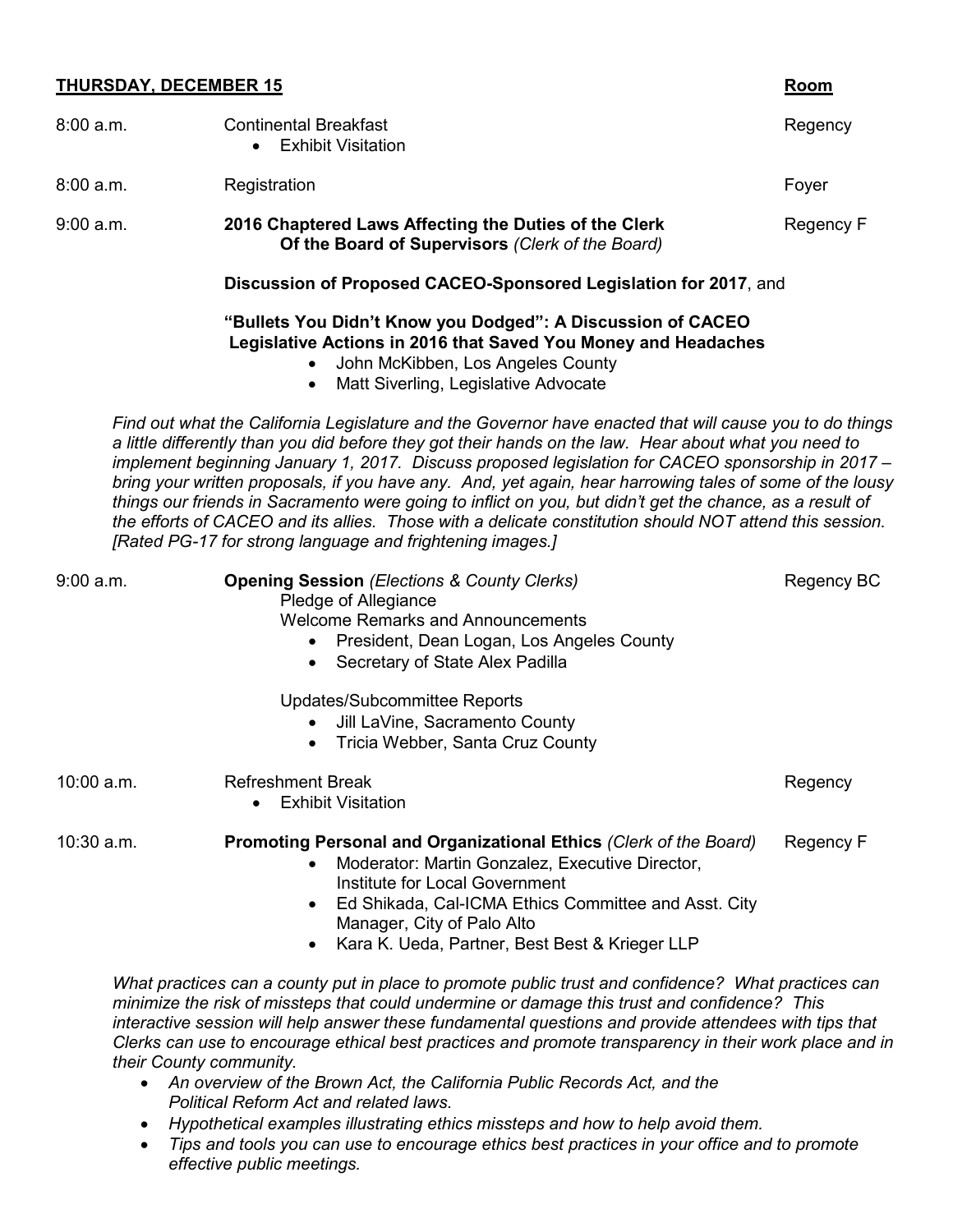### **Thursday, December 15th** continued: **Room**

|             | <b>That saay, December 10</b> Continued.                                                                                                                                                                                                                                                                                                                                                                                                                                                                                                                                                                                                                                      | יייטטיי    |
|-------------|-------------------------------------------------------------------------------------------------------------------------------------------------------------------------------------------------------------------------------------------------------------------------------------------------------------------------------------------------------------------------------------------------------------------------------------------------------------------------------------------------------------------------------------------------------------------------------------------------------------------------------------------------------------------------------|------------|
| 10:30 a.m.  | New Law Presentations and Discussion of Legislative<br><b>Proposals (County Clerks)</b><br>Donna Allred, Sacramento County, Co-Chair<br>Victoria Rodriguez, Riverside County, Co-Chair                                                                                                                                                                                                                                                                                                                                                                                                                                                                                        | Regency DE |
| 10:30 a.m.  | <b>New Law Presentation (Elections)</b><br>Jill LaVine, Sacramento County, Co-Chair<br>Tricia Webber, Santa Cruz County, Co-Chair<br>$\bullet$                                                                                                                                                                                                                                                                                                                                                                                                                                                                                                                                | Regency BC |
|             | <b>SB 450</b><br>Neal Kelley, Orange County                                                                                                                                                                                                                                                                                                                                                                                                                                                                                                                                                                                                                                   |            |
|             | <b>Presentation of New Laws</b><br>David Becker, Executive Director, Center for Election<br>$\bullet$<br>Innovation and Research                                                                                                                                                                                                                                                                                                                                                                                                                                                                                                                                              |            |
| 12:00       | Lunch on your own                                                                                                                                                                                                                                                                                                                                                                                                                                                                                                                                                                                                                                                             |            |
| 1:30 p.m.   | <b>Exceeding the Requirements of the Acts: What Can We</b><br>(Should We) Clerks Do that Exceeds the Requirements of the<br>California Public Records Act and Brown Act? (Clerk of the Board)<br>Dawn Abrahamson, City Clerk, City of Vallejo<br>$\bullet$<br>Shirley Concolino, City Clerk, City of Sacramento<br>$\bullet$<br>Terry Francke, General Counsel, Californians Aware (CalAware)<br>$\bullet$                                                                                                                                                                                                                                                                    | Regency F  |
|             | A panel of "sunshine ordinance" experts discuss things that Clerks can or perhaps should, do in<br>administering these bodies of law that exceed the requirements of current law, but that might save<br>Clerks time and money in the long run. What procedures and practices might we voluntarily implement<br>in our offices that could assist the public in accessing vital information and meetings and possibly help<br>us avoid passage of overly burdensome mandates in the future? What can Clerks do to encourage<br>such practices in their respective counties? Hear three veterans of the "Access Wars" discuss their<br>experiences and their advice for Clerks. |            |
| $1:30$ p.m. | <b>Mutual Problems (County Clerks)</b><br>Donna Allred, Sacramento County<br>Victoria Rodriguez, Riverside County<br>$\bullet$<br>Karen Roth, California Department of Public Health<br>$\bullet$                                                                                                                                                                                                                                                                                                                                                                                                                                                                             | Regency DE |
| 1:30 p.m.   | <b>New Law Presentation (Elections)</b>                                                                                                                                                                                                                                                                                                                                                                                                                                                                                                                                                                                                                                       | Regency BC |

**VoteCal now System of Record** – **What about those other bills?** • Joseph Holland, Santa Barbara County

### **What a Great Idea!**

- Presentations from Counties of new ideas
	- o John Gardner, Solano
	- o TBA

### **You are being sued for what?**

- Presentations from Counties of recent lawsuits
	- o Michael Vu, San Diego County
	- o Virginia Bloom, Santa Clara County
	- o Alice Jarboe, Sacramento County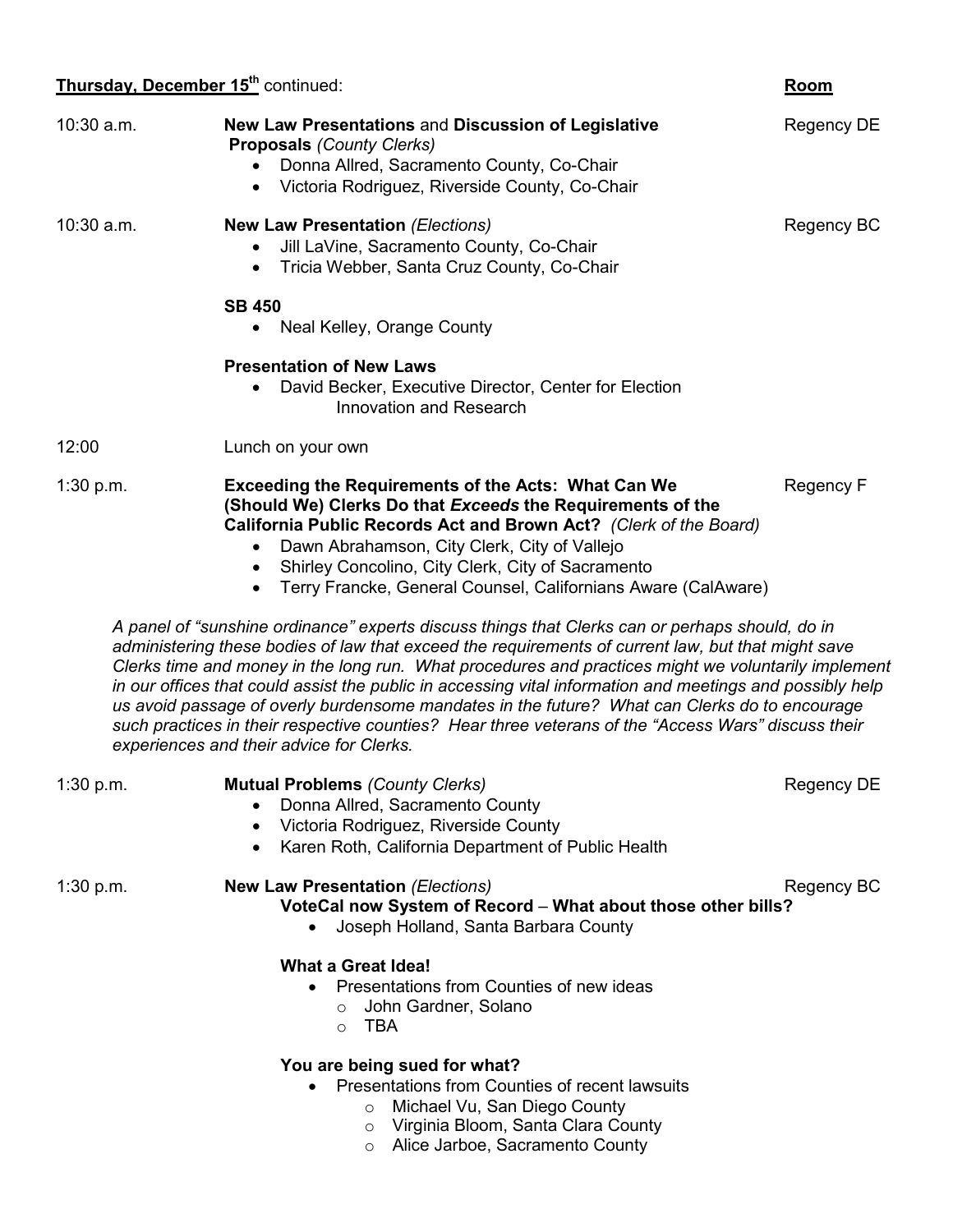## **Thursday, December 15th** continued: **Room**

| 3:00 p.m.   | <b>Refreshment Break</b><br><b>Exhibit Visitation</b><br>Gift drawing<br>$\bullet$                                                                                                                                                                                                                                                                                                                                                                                            | Regency    |
|-------------|-------------------------------------------------------------------------------------------------------------------------------------------------------------------------------------------------------------------------------------------------------------------------------------------------------------------------------------------------------------------------------------------------------------------------------------------------------------------------------|------------|
| $3:30$ p.m. | What Should You Do with a New County Supervisor?<br><b>Transitioning Newly Elected County Supervisors and</b><br><b>Staff</b> (Clerk of the Board)<br>Donna Johnston, Sutter County<br>Gladys Coil, Napa County<br>$\bullet$<br>• Susan Huff, Los Angeles County<br>2016 was an election year and many counties have one or more (oh no!) new Supervisors and their<br>staffs coming on board. What do you, as Clerk of the Board, and what do other county officials need to | Regency F  |
| few months. | do to facilitate the sometimes bumpy transition of the new bosses and their personal staff members?<br>Go home with good ideas on how to smooth everyone's experience - including yours! - During the next                                                                                                                                                                                                                                                                    |            |
| 3:30 p.m.   | Evolution of Records and Clerk Demographics Today (County Clerks) Regency DE<br>Presentation by Eugene Sisneros, Kofile                                                                                                                                                                                                                                                                                                                                                       |            |
| 3:30 p.m.   | The Mail Must Go Through (Elections)<br>Tammy Patrick, Bipartisan Policy Center                                                                                                                                                                                                                                                                                                                                                                                               | Regency BC |
| 4:00 p.m.   | <b>Exhibit Sponsored Training (Elections)</b><br><b>Hart InterCivic</b><br>$\bullet$<br>Election Systems & Software<br>$\bullet$<br>Votec<br>$\bullet$<br><b>DFM Associates</b><br>$\bullet$<br><b>K&amp;H Election Services</b>                                                                                                                                                                                                                                              | Various    |
| 5:00 p.m.   | Adjourn - Clerk of the Board and County Clerks                                                                                                                                                                                                                                                                                                                                                                                                                                |            |

Dinner on your own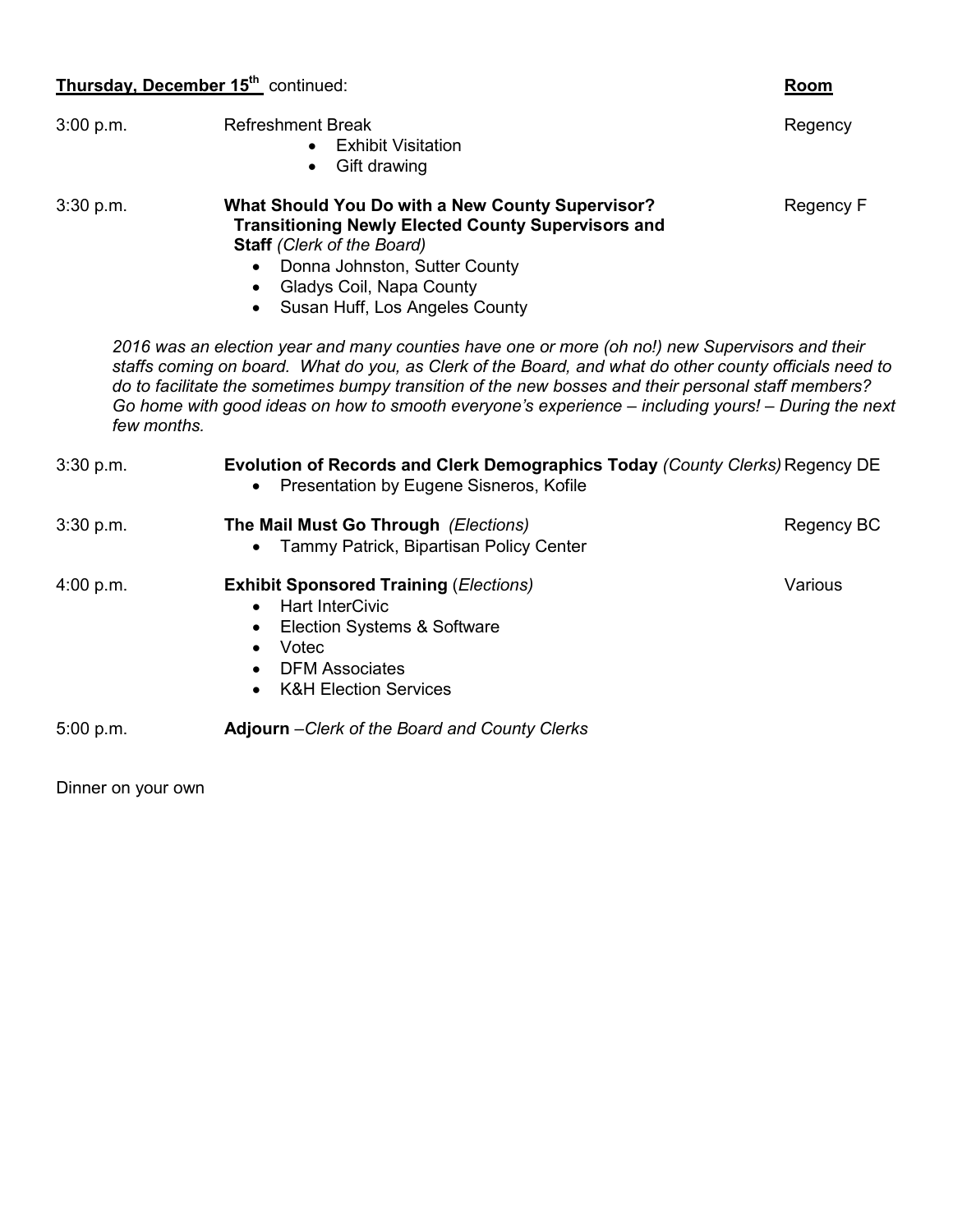9:00 a.m. Secretary of State Presentation *(Elections)* 6.1 Contract Constants Contracted Constants Constants Constants Constants Constants Constants Constants Constants Constants Constants Constants Constants Constants Co

Secretary of State Building Auditorium 1500 11<sup>th</sup> Street, First Floor Sacramento, CA 95814

### **AGENDA**

### **Welcome Remarks by Secretary of State Alex Padilla**

#### **VoteCal Update**

- Susan Lapsley, Deputy Secretary of State, HAVA Director and Counsel - Ken White, VoteCal Project Communications

### **Conditional Voter Registration Panel Discussion**

- Steve Reyes, Secretary of State Chief Counsel
- Susan Lapsley, Deputy Secretary of State, HAVA Director and Counsel
- James Schwab, Chief of Legislative Affairs<br>- Jana Lean, Chief of Elections Division
- Jana Lean, Chief of Elections Division

### **SB 450 Vote Center Panel Discussion**

- Steve Reyes, Secretary of State Chief Counsel
- Susan Lapsley, Deputy Secretary of State, HAVA Director and Counsel
- James Schwab, Chief of Legislative Affairs
- Jana Lean, Chief of Elections Division

### **Questions**

12 Noon Adjourn

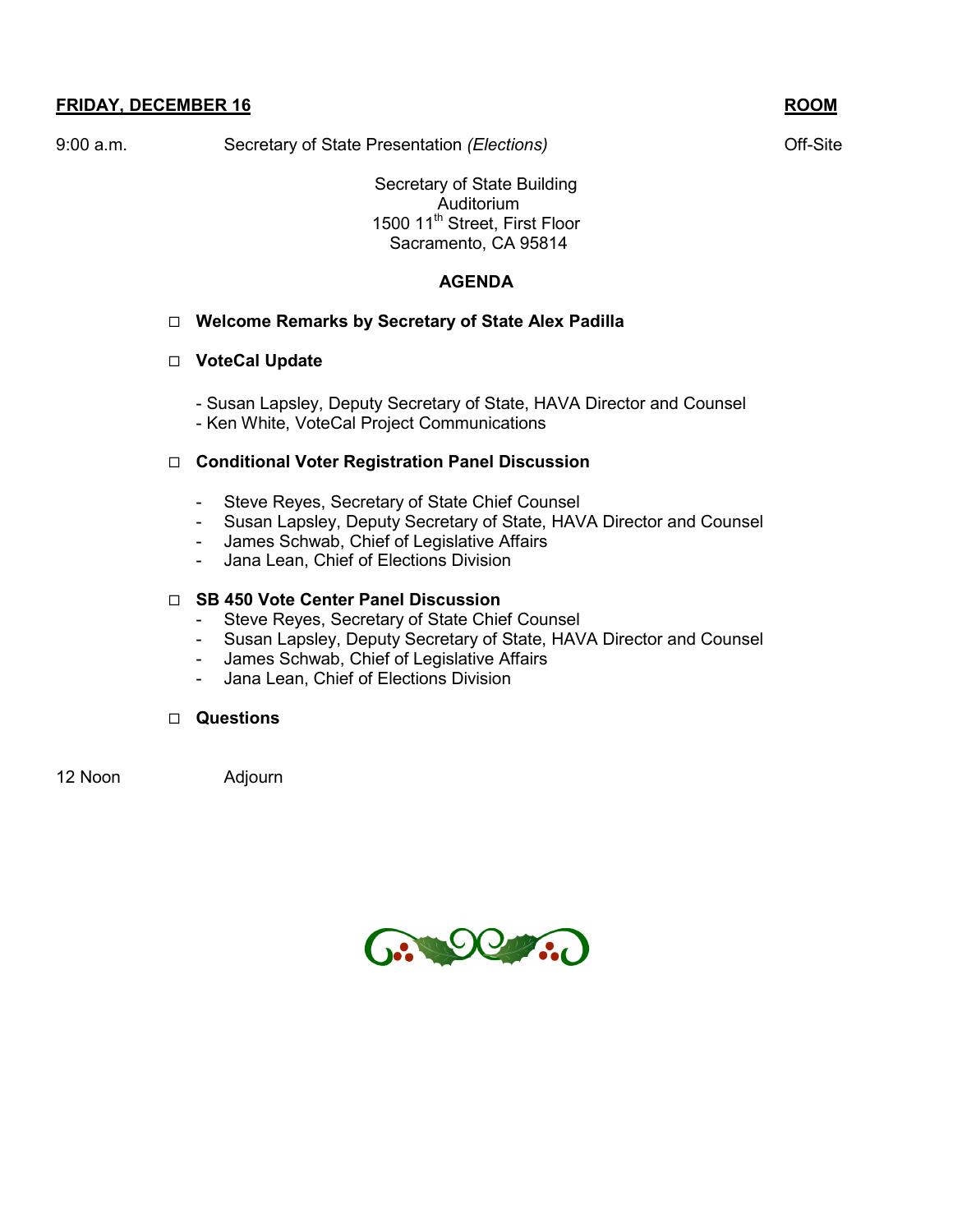# OUR SPEAKERS



Alex Padilla Secretary of State

Alex Padilla was sworn in as California's Secretary of State in January 2015. He is committed to modernizing the office, increasing voter registration and participation, and strengthening voting rights.

Padilla made history in November when he was elected to serve as California's first Latino Secretary of State. Padilla has built a reputation for working across party

lines to get things done, and as a State Senator he passed more than 80 bills signed into law.

∽



Donna Allred Sacramento County

Donna Allred was appointed County Clerk/Recorder for Sacramento County on December 14, 2014. She has over 26 years of service in Sacramento County with 16 of those years spent managing various aspects of the operations of the Sacramento County Clerk/Recorder's Office. She has managed a broad scope of operations for the Customer Service Division ensuring exemplary service and managing property records, legal documents, vital statistics and other public records. One of her greatest

achievements is the implementation of two county service centers, ensuring consistent high-quality service and support at these locations.

She is an active member of the California Association of Clerks and Election Officials (CACEO) and serves as the Co-Chair of the Clerk's Legislative Committee, County Recorder's Association of California (CRAC) – Legislative Committee, and Vision Group. She is a member also of the Recorder's Document Reference & Indexing Manual (DRIM) Committee and the County Clerk's Reference Manual (CRM) Committee.

In addition, she has served as a Staff Workshop trainer for the past 10 years; training staff on the responsibilities of the County Clerk's in completing, issuing, filing, and registering marriage licenses and certificates of marriage.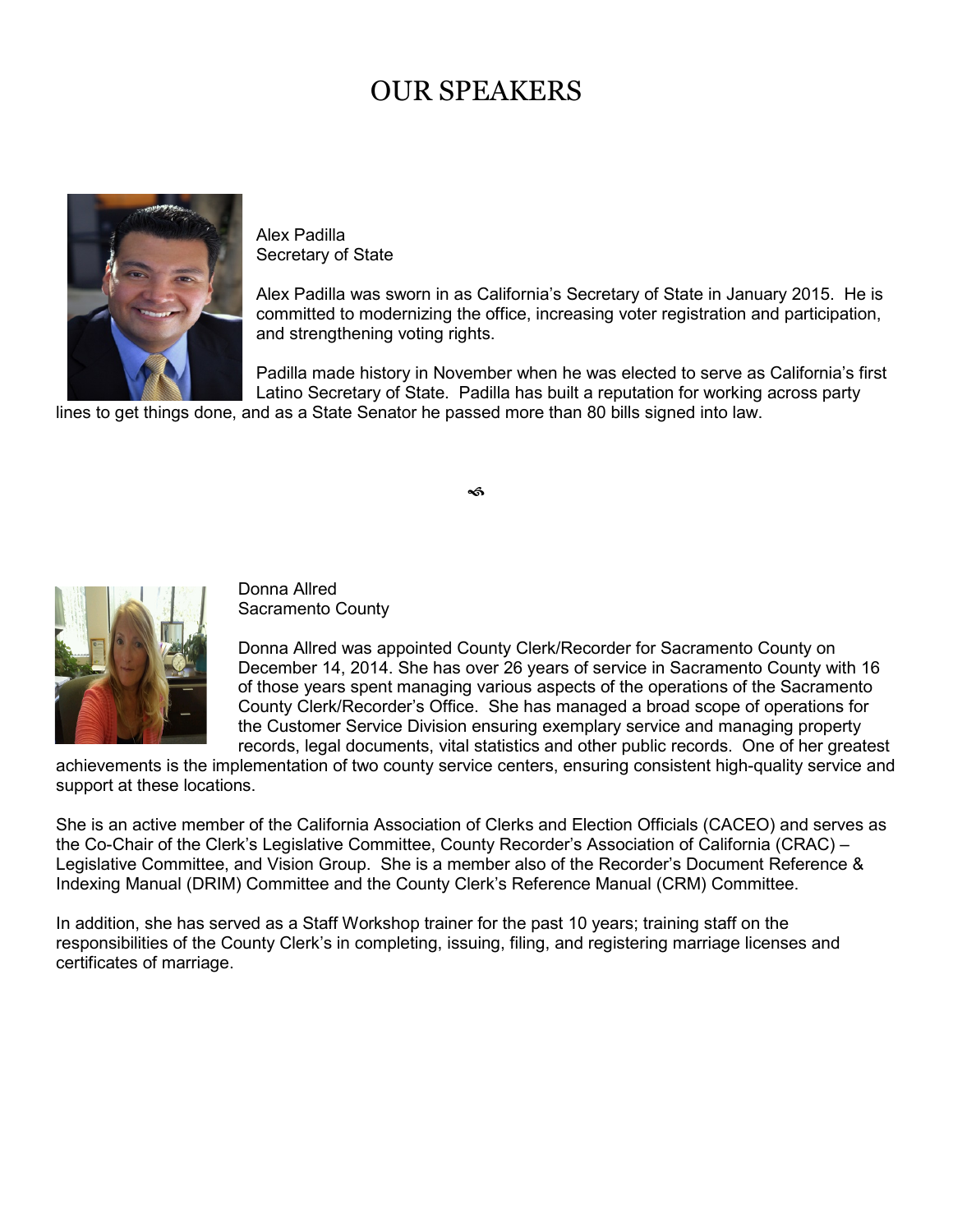

David Becker Executive Director Center for Election Innovation and Research

David Becker is the Executive Director and Co-Founder of the Center for Election Innovation & Research, leading this cutting-edge non-profit's work to improve election administration through research, data, and technology. David created CEIR to be the first effort of its kind, with a proven track record of working with

election officials and experts from around the country and across the aisle. Through its efforts, CEIR seeks to reverse the historical decline in voter turnout, and give election officials the tools they need to ensure that all eligible voters can vote conveniently in a system with maximum integrity.

Prior to founding CEIR, David was Director of the elections program at The Pew Charitable Trusts, driving reforms in election administration, including using technology to provide voters with information they need to cast a ballot; assessing election performance through better data; and upgrading voter registration systems. As the lead for Pew's analysis and advocacy on elections issues, David spearheaded development of the innovative [Electronic Registration Information Center,](http://www.ericstates.org/) or ERIC, which to date has helped a bipartisan group of nearly two dozen states correct almost 4 million out-of-date voter records, and led to these states registering almost a million new eligible voters. David led campaigns in dozens of states, red and blue and everything in between, and directed Pew's partnerships with state government agencies, and with private sector partners like Google, IBM, Facebook, and others.

Before joining Pew, David served for seven years as a senior trial attorney in the Voting Section of the Department of Justice's Civil Rights Division, where he led numerous investigations into violations of federal voting laws regarding redistricting, minority voting rights, voter intimidation, and vote dilution. During his time at the Justice Department, David worked in dozens of states enforcing federal election laws and observing elections in thousands of precincts, and served as lead trial counsel in many cases, including Georgia v. Ashcroft.

David's appearances in the media include *The New York Times*, *The Washington Post*, MSNBC, and NPR, and he has been published several times, including by the [Stanford Social Innovation Review,](http://ssir.org/articles/entry/a_new_approach_to_reversing_the_downward_spiral_of_low_turnout) the University [of California, Berkeley,](https://www.law.berkeley.edu/files/ch_9_becker_3-9-07.pdf) and [The Hill.](http://thehill.com/opinion/op-ed/67051-fact-based-election-reform-for-military-and-overseas-voters) David received both his undergraduate and law degrees from the University of California, Berkeley.

⊲ธิ



Gladys Coil Napa County

Gladys Coil was appointed Administrative Manager/Clerk of the Board on February 10, 2007. She has been employed with the Napa County for over 20 years. Prior to this appointment she was a Staff Services Analyst II in the County's Public Works Department, a Supervising Office Assistant for the Napa County Flood Control and Water Conservation District and a Senior Office Assistant and a Legal Clerk with the

Napa County Health and Human Services Agency.

Gladys graduated with honors from St. Mary's College of California receiving a Bachelor's of Art degree in Management and was awarded a distinguished project award. Professional memberships include California Association of Clerks and Elected Officials (CACEO) and International Institute of Municipal Clerks since 2007 where she received a Certified Municipal Clerk (CMC) designation. As a representative for the California Clerk of the Board of Supervisors Association (CCBSA), Gladys was President in 2012 and has earned the Certified Clerk of the Board of Supervisors (CCB) designation.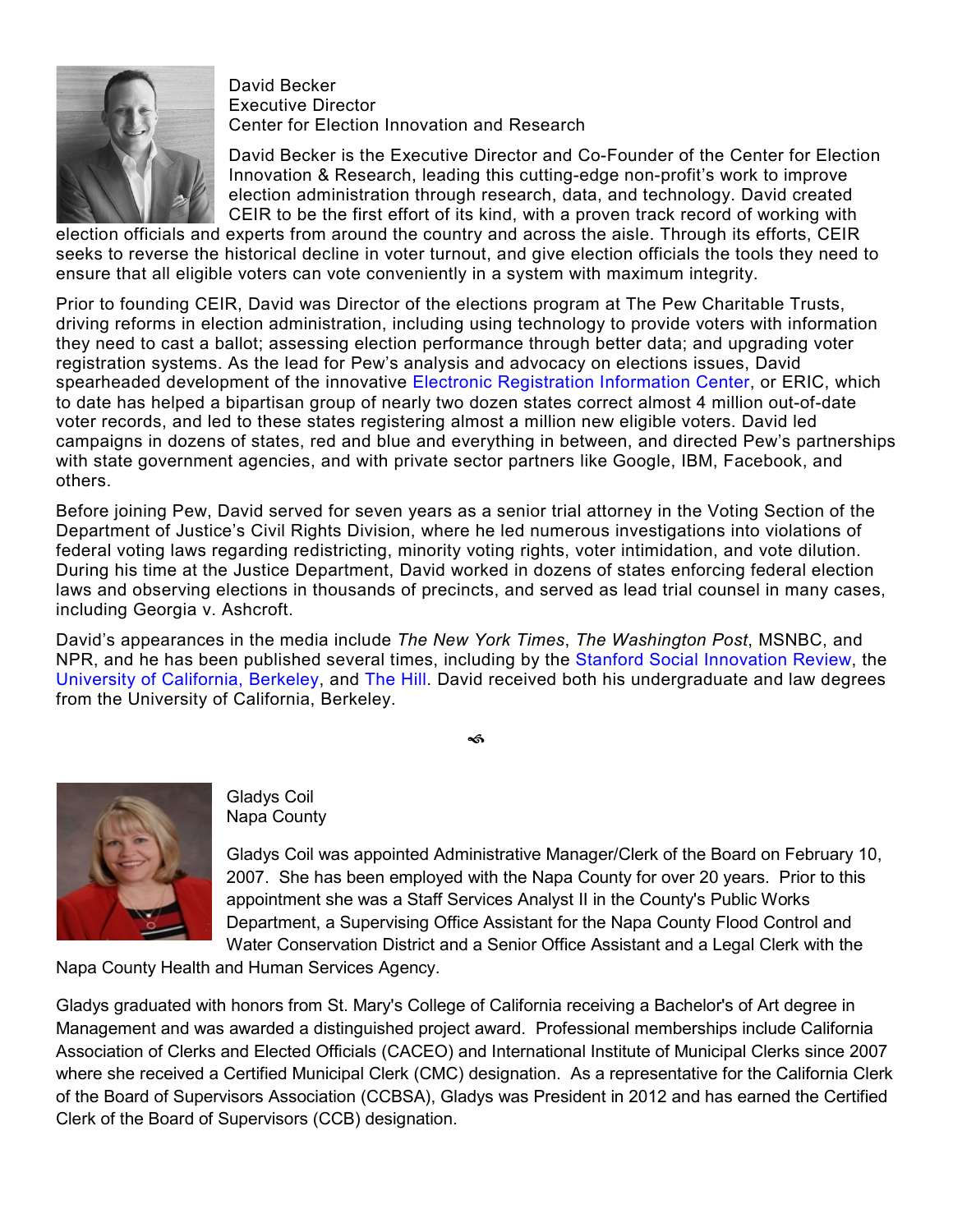

Martin Gonzalez Executive Director Institute for Local Government

Martin serves as the Institute for Local Government's chief executive officer. The Institute is the education and research affiliate of the League of California cities, the California State Association of Counties and the California Special Districts Association. The Institute promotes good governance at the local level with practical, impartial and easy-to-use resources. The Institute goal is to assist local leaders to govern openly,

effectively and ethically, work collaboratively and foster healthy and sustainable communities.

Prior to joining the Institute in 2014, Martin served as Assistant Executive Director with the California School Boards Association. While at CSBA, Martin lead the association's membership, policy and governance training and services departments. Martin also previously served as a deputy director with the Governor's Office on Criminal Justice Planning, deputy secretary for legislation and legal counsel for the Youth and Adult Correctional Agency, and as counsel to the Assembly Committee on Public Safety.

Martin graduated from Berkeley Law and has been a member of the California State Bar since 1994. Prior to law school, Martin received a master's degree in history and a bachelor's degree in political science from U.C. Santa Barbara.





Tammy Patrick Bipartisan Policy Center

Tammy Patrick is a Democracy Project Fellow with the Bipartisan Policy Center. Former Federal Compliance Officer for Maricopa County Elections Department for eleven years, Ms. Patrick was tasked with serving more than 1.9 million registered voters in the greater Phoenix Valley. In May of 2013 she was selected by President Obama to serve as a Commissioner on the Presidential Commission on Election Administration

[\(www.supportthevoter.gov](http://www.supportthevoter.gov/) ) which has led to the position at the Bipartisan Policy Center to further the work of the PCEA.

Her efforts in supporting good stewardship via sound data collection and analysis has afforded her inclusion in the Princeton Press publication *The Democracy Index* by Yale Law Professor Heather Gerken, and a position on the Pew Advisory Board for an Elections Performance Index.

Ms. Patrick was honored to testify in Congress in 2007 on the role of election audits and the United States Senate in 2014 on voter registration modernization. She has testified in numerous state legislatures on a variety of election administration issues.

She serves on the Steering Committee for National Voter Registration Day (NVRD), the Board of Advisors for the Center for Technology in Civic Life (CTCL), and has represented the Election Center on the USPS Mailers Technical Advisory Committee (MTAC) where she works with the Post Master General, Deputy Post Master, and upper management to improve services for voters and election administrators.

Ms. Patrick has a bachelor's degree in American Studies from Purdue University and has attained accreditation as a Certified Election Voter Registration Administrator through the Election Center and Auburn University.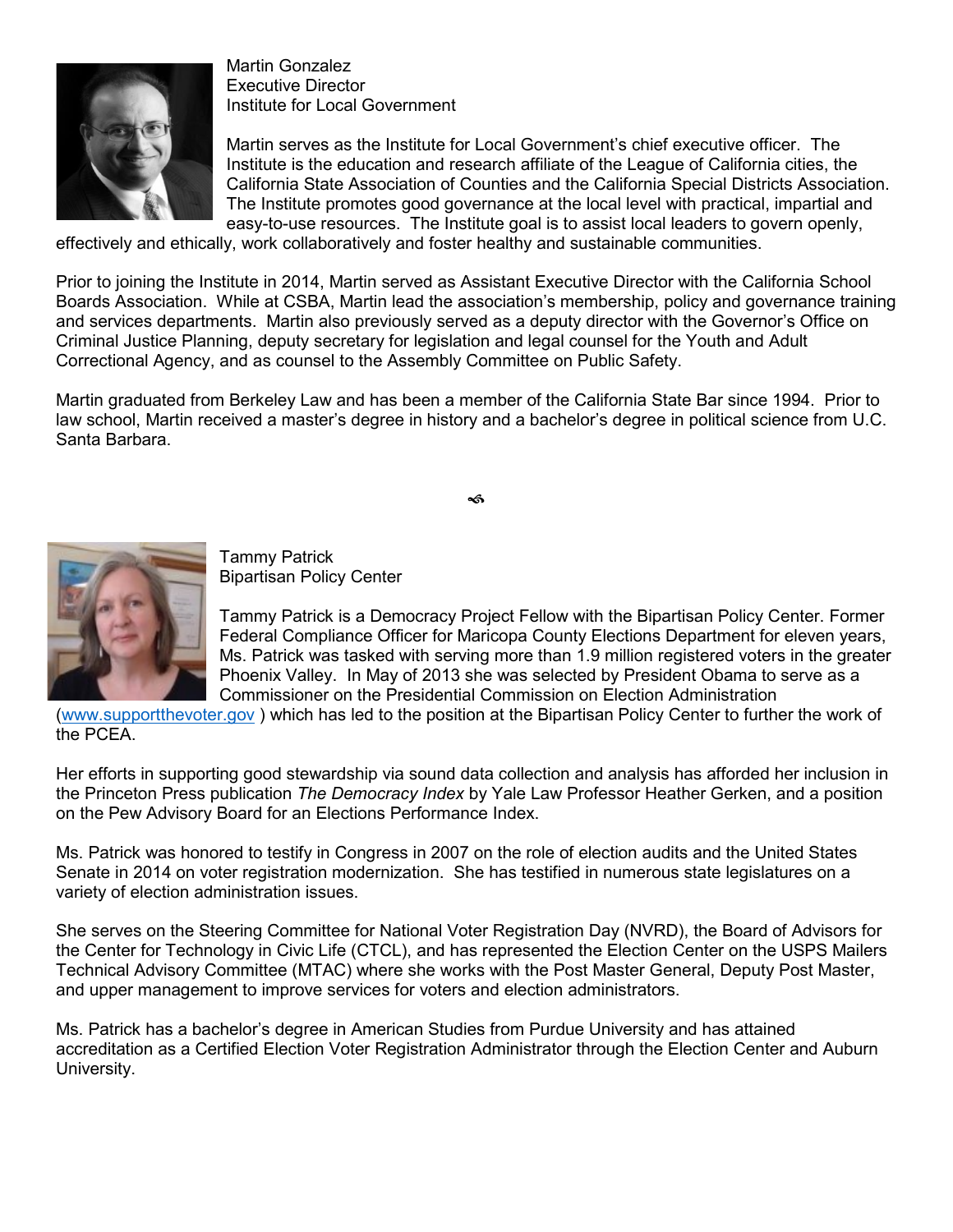

Victoria Rodriguez Riverside County

Rodriguez is a Principal Deputy ACR with the Riverside Assessor-County Clerk-Recorder's office. During her 15-year tenure her experience has included positions within the Public Service division, County Clerk, and Recorder departments.

In her current role in Recorder Administration, she manages the daily activities of the Certified Records, Imaging, and Microfilm divisions. She is further charged with the coordination of special projects and facilitating the implementation of new legislation and legal mandates. She also serves as a liaison between satellite offices and the main office.

In addition, she has served as a previous Staff Workshop trainer, developing training materials for fellow County Clerk and Recorders across the state of California. She also previously served as co-chair, together with Tauna Mallis, for the County Clerks Reference Manual (CRM) committee. Currently she is serving as cochair, alongside Donna Allred, for the County Clerk Legislative (CACEO) committee.

She is a graduate from Chapman University with a Bachelor of Arts Degree in Organizational Leadership, with an emphasis in Organization Administration and obtained her Master of Public Administration degree from California Baptist University.



Karen Roth California Department of Public Health Vital Records

Karen Roth has been the Section Chief over the Birth and Marriage Registration Section for the California Department of Public Health since 2008. Karen has worked with the State for 27 years with the past 21 years in the Vital Records Registration Branch. Karen is an active member of the Vision Committee and is a member of the Vitals/County Clerk Staff Workshop training team. Karen has participated in previous

Clerk/Recorder trainings, Vision Committee Meetings, CACEO conference, and New Law Workshop.

∽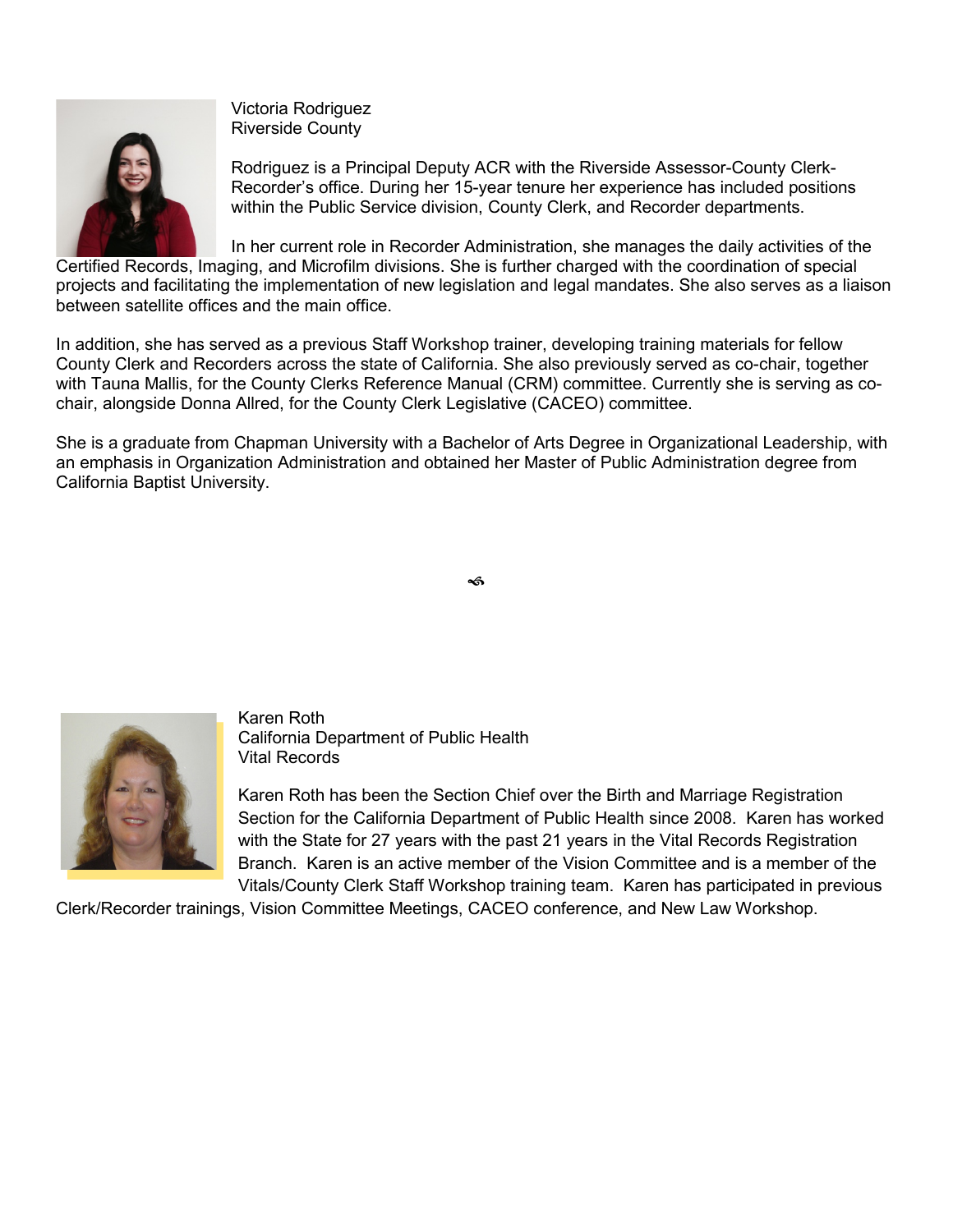

Ed Shikada Palo Alto Assistant City Manager

Ed Shikada has been with the City of Palo Alto since April 2015 and serves as an Assistant City Manager focusing on the public services group, which includes public safety, utilities, public works, libraries and community services departments. Ed has also served on the Cal-ICMA Ethics Committee for several years, and now Palo Alto's ethics program. The City of Palo Alto is actively partnering with ILG to deliver its ethics training

program, recently completing a training module for the City's entire 1000-employee workforce.

Prior to joining the City of Palo Alto, Mr. Shikada served in a variety of increasingly senior positions at the City of San Jose from 2003 to 2015, beginning as a Deputy City Manager and most recently as City Manager from 2013 to 2015. Throughout his tenure with San Jose, Shikada oversaw operations of a \$3 billion enterprise spanning 15 departments and 5,700 employees and managed services including public safety, economic development, neighborhood, transportation and aviation, environmental and utility, and strategic support services. He also led a number of interdepartmental initiatives related to public facility construction, and Capital Improvement Programs.

Prior to joining the City of San Jose, Shikada held a variety of positions at the City of Long Beach from 1995 to 2003 including as Director of Public Works, Manager of Traffic and Transportation, as well as City Traffic Engineer and Transportation Planning Officer. He directed operations and improvement of citywide infrastructure systems, as well as the establishment of a new transportation/traffic operations bureau. Shikada also served in several senior transportation roles with the Los Angeles County Metropolitan Transportation Authority, and a number of private transportation firms.

Shikada holds a bachelor's degree in civil engineering from the University of Hawaii, a master's degree in urban planning from the University of California, Los Angeles, and was a senior executive in state/local government from the Harvard Kennedy School.



Eugene Sisneros Kofile Technologies

Eugene represents Kofile Technologies in their Western Division. He is a Denver, CO native and currently resides in Whittier, CA with his wife Ann and daughter Layla. In 1991, while still a student at Metropolitan State University of Denver where he later earned a BA in History with emphasis in Political Science, he was hired at a boutique title insurance company specializing in commercial transactions. This job introduced him to the land records and vitals industry and provided the opportunity to become

acquainted with the operation of County Clerk/Recorder offices around the country, which led to his involvement in all facets of the title insurance industry including developing standards for County Clerks/Recorders. During his career, Eugene has consulted on records management projects for the private sector, local, state and federal government agencies across the country and lectures on government trends and services. Contact Info: 713-204-5734 Mobile; Eugene. Sisneros@Kofile.us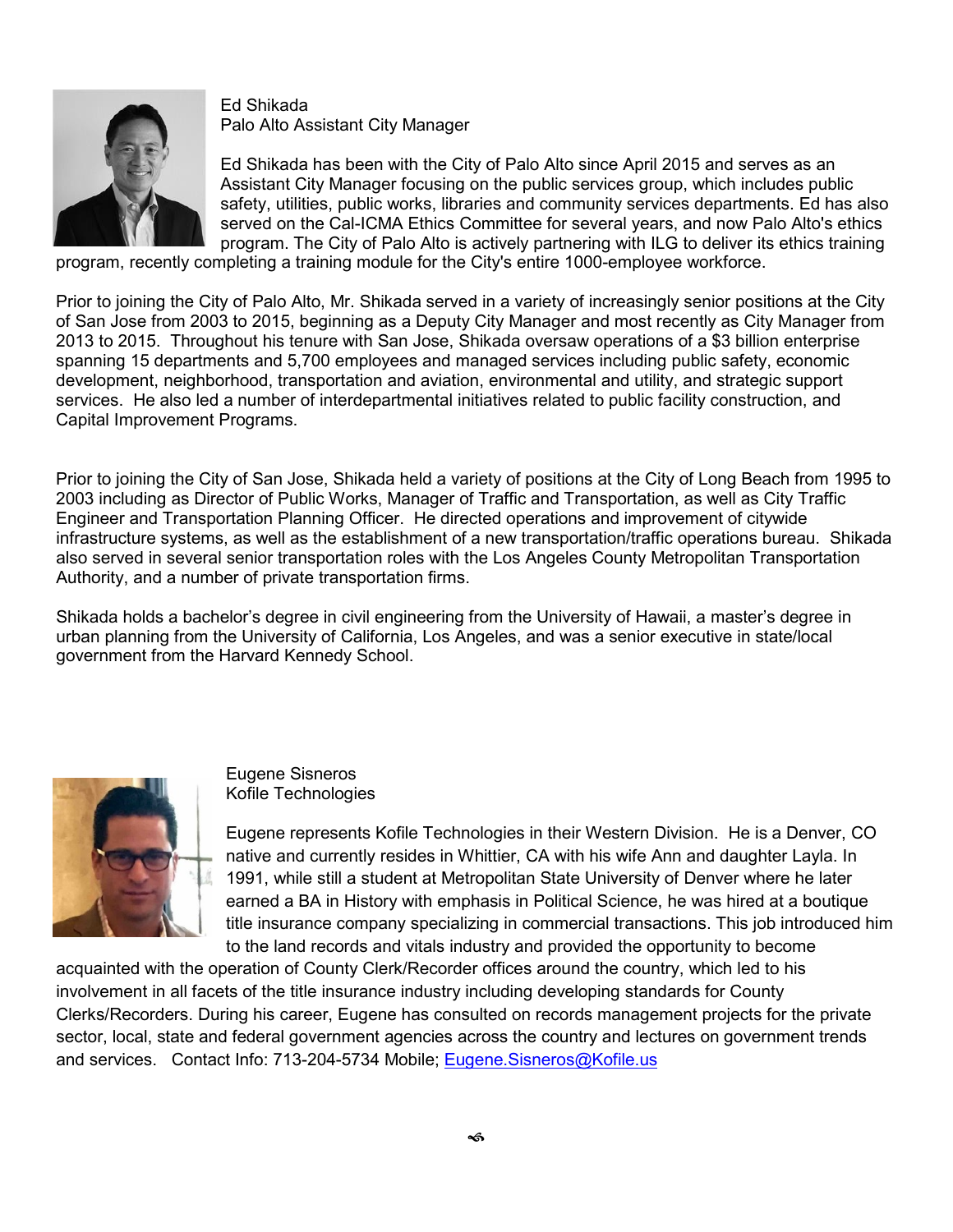

Kara K. Ueda Partner Best Best & Krieger LLP

Kara K. Ueda handles conflicts of interest, elections, land use and California Environmental Quality Act matters for municipal clients. As a partner in Best Best & Krieger LLP's Municipal Law practice group, Kara regularly provides ethics training for public officials to comply with AB 1234. Kara also assists public agencies on general plan

updates, Local Agency Formation Commission matters, Proposition 218 and Brown Act and Public Records Act compliance. She also negotiates and drafts a variety of agreements, including open space acquisitions and conservation easements. Kara serves as city attorney of Woodland, assistant city attorney to the cities of Davis and Winters, and as general counsel to El Dorado County LAFCO and Murphys Sanitary District.

In addition, Kara routinely litigates CEQA, land use and elections cases in state and federal courts. She has successfully defended public agencies in these types of cases, as well as in redevelopment, municipal finance and affordable housing cases.

Kara is a member of the League of California Cities City Attorneys' Department ad hoc committee updating the League of California Cities' *Providing Conflict of Interest Advice* publication. She is a senior fellow, in Class XVII of the American Leadership Forum – Mountain Valley Chapter. She previously served as a member of the LCC's Municipal Law Handbook Committee, as liaison to the LCC's Environmental Quality Policy Committee, as a representative from the City Attorneys' Department to the Administrative Services Policy Committee and on the FPPC Committee of the City Attorneys' Department. Kara is a past president and board member of the University of California, Davis School of Law Alumni Association and the past president and board member of the Asian/Pacific Bar Association of Sacramento. She is a former member of the Milton L. Schwartz/David F. Levi American Inn of Court and Women Lawyers of Sacramento. She previously worked as a staff attorney for the League of California Cities and served as a Senate fellow at the State Capitol.

She is also an adjunct professor, teaching local government law at University of California, Davis School of Law.

**Education:** University of California, Davis, J.D.; University of California, Davis, B.S.